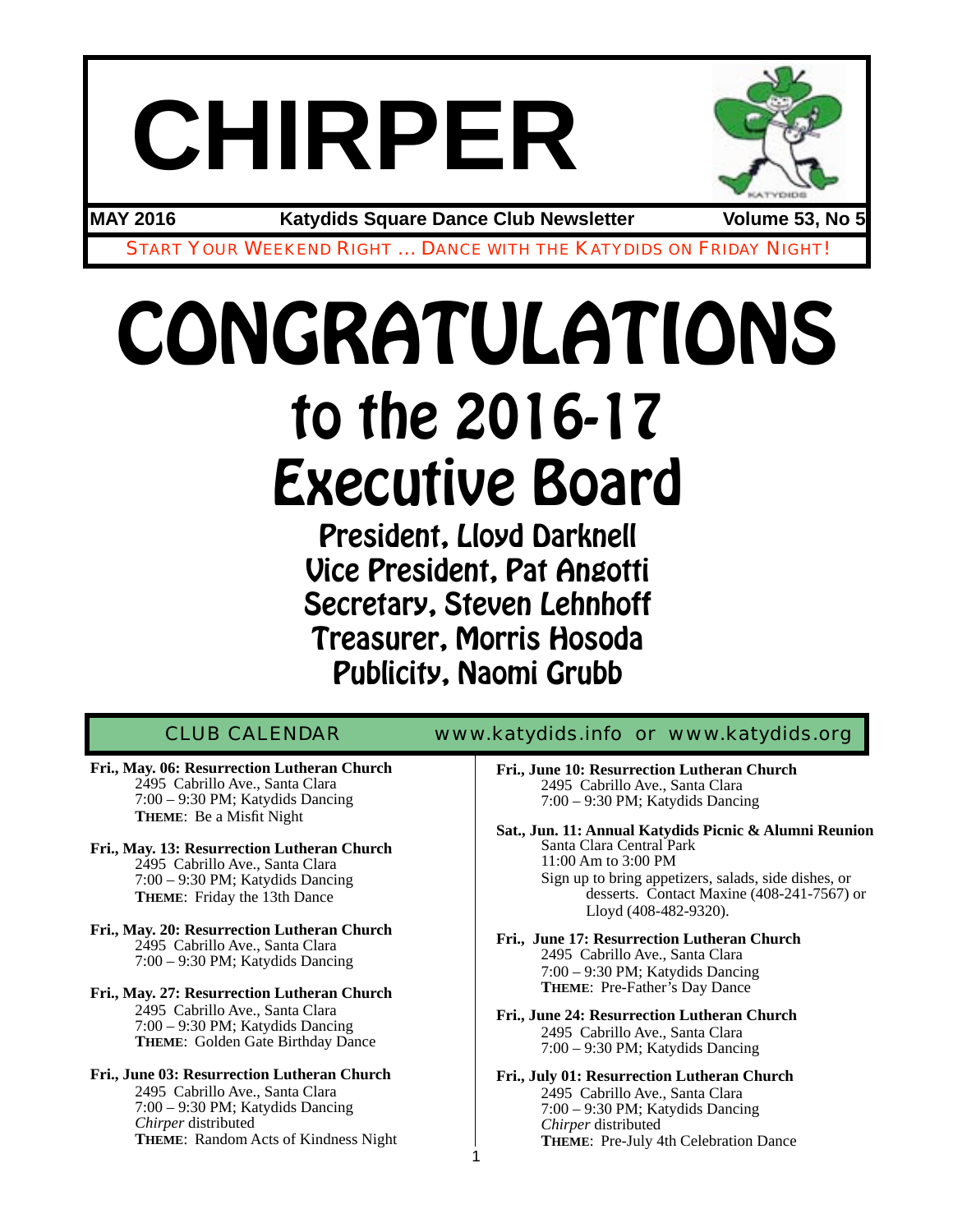#### SQUARE HEAD ASSIGNMENTS and DUTIES

May 06 .......Nassau / Stevens, Skip May 13 .......Travelstead / Pitts May 20 .......Village / Patterson May 27 .......Tillman / Criswell Jun. 03........Steele Jun. 10........McManus / Matolyak Jun. 17........Angotti / Smith Jun. 24........Hebson Jul. 01.........Hosoda, M / Stevens, Steph Jul. 08.........Wilhelmsen Jul. 15.........Grubb / Lehnhoff Jul. 22.........Steele Jul. 29.........Willey

#### **Before the dance:**

- Notify the Super Square Head, Stephanie Stevens, 408-871-9525 of any needed changes to assigned dates.
- YOU DO NOT NEED TO BRING ICE!
- On scheduled night, the designated Square Heads should arrive by **6:30** PM.and stay until clean up is finished around 9:45 PM. A Katydids member with a key will open the doors and will secure the hall at end of evening.
- Place "Caution" signs (located in the storage/supply room along with a map) in designated areas of the parking lot where there are tripping hazards.
- Make ice water using provided cubes in freezer and make coffee.
- Set up drinks and supplies on counter.
- Place leftover snacks, napkins and flyers on tables at back of the hall.

#### **During Club dance:**

- Set up the sign in table and welcome everyone as they enter.
- Collect a **\$5.00** donation from each guest and have them sign in. "Regular" guests sign the prepared sheet, new guests sign the guest book.
- In the green box, there is an envelope with petty cash for making change.
- Offer raffle tickets: 5 tickets for \$1.00.
- In the green box, there are envelopes for keeping track of money collected during the evening.
- Divide the raffle proceeds with 50% to the Club, 50% to the winner.
- Check that water and cups do not run out during the evening.
- After announcements and raffle, feel free to dance except for the last tip (unless you are needed to fill a square) when you will need to be putting things away and cleaning up

#### **After the dance:**

- If Treasurer is not present, pass monies collected to any Executive Board Member.
- Pack up the sign-in items, leftover snacks and flyers. Empty and dry coffee pot and cooler and pack up other supplies and return them to the shelf in storage room. Wipe counter and tables where needed.
- Empty garbage can if more than half full. The dumpster is located in the side parking lot.
- Sweep up crumbs from the floor as needed.
- Notify the Quartermasters, Maxine or Lloyd  $(408-241-7567)$  of any replacement supplies needed for the next week.

#### DANCE EVENTS PLUS LEVEL unless otherwise noted

**May 6-8: Silver State Square & Round Dance Festival** Grand Sierra Resort, Reno, NV

#### **May 14: Black & White Ball; Krazy Dazys**

Sunnyvale Presbyterian Church, 728 W. Fremont Ave. 7:30 – 8:00 PM; PreRounds: Sue Harris 8:00 – 10:30 PM; Caller: **Jim Osborne**

#### **May 27-29: Golden State Round Up; NCSDA**

San Ramon Marriott, 2600 Bishop Dr., San Ramon Featuring: Phil Farmer, Ko Jeanes, Tom Miller, Joe Saltel, and Randy & Rose Wulf

#### **June 4: Ice Cream Fling Thing; Bows & Beaus**

John Muir Middle School, 1260 Branham Ln, San José 7:30 – 8:00 PM; Cuer: Barbara-Lynn Smith 8:00 – 10:30 PM: Caller: Hunter Keller

#### **June 11: Strawberry Festival; Sunnyvale Squares**

John Muir Middle School, 1260 Branham Ln, San José 7:30 – 8:00 PM; Cuer: Barbara-Lynn Smith 8:00 – 10:30 PM; Caller: Jet Roberts

#### **June 22-25: National Square Dance Convention** Iowa Events Center, Des Moines, IA

#### **July 9: Hoedown; Farmers & Farmerettes**

Walters Jr High, Fremont 7:30 – 8:00 PM; Cuer: Bob Ensten 8:00 – 10:30 PM; Mike Seastrom

#### **July 16: Starlight Ball; CPSD** Camden Community Center, 3369 Union Ave., SJ

#### **July 23: Hoedown; Roadrunners**

Beresford Community Rec. Ctr, , 2720 Alameda de las Pulgas, San Mateo 7:30 – 8:00 PM; Pre-Rounds 8:00 – 10:30 PM; Squares

#### SUPPORT OUR NEWEST DANCERS! **JANUARY CLASS LEVEL HOEDOWNS**

**May 7: Butterfly Ball; CPSD** Camden Community Ctr, ; 3369 Union, San José Caller: Rich Reel

**May 21: Newer Dancer Hoedown; Castaways (Basic 1-30)** Resurrection Lutheran Church 2495 Cabrillo Ave., Santa Clara 7:30 – 10:00PM; Caller: Gary Kendall

#### **MAINSTREAM HOEDOWNS**

**June 18: Castaways Mainstream Hoedown** Resurrection Lutheran Church 2495 Cabrillo Ave., Santa Clara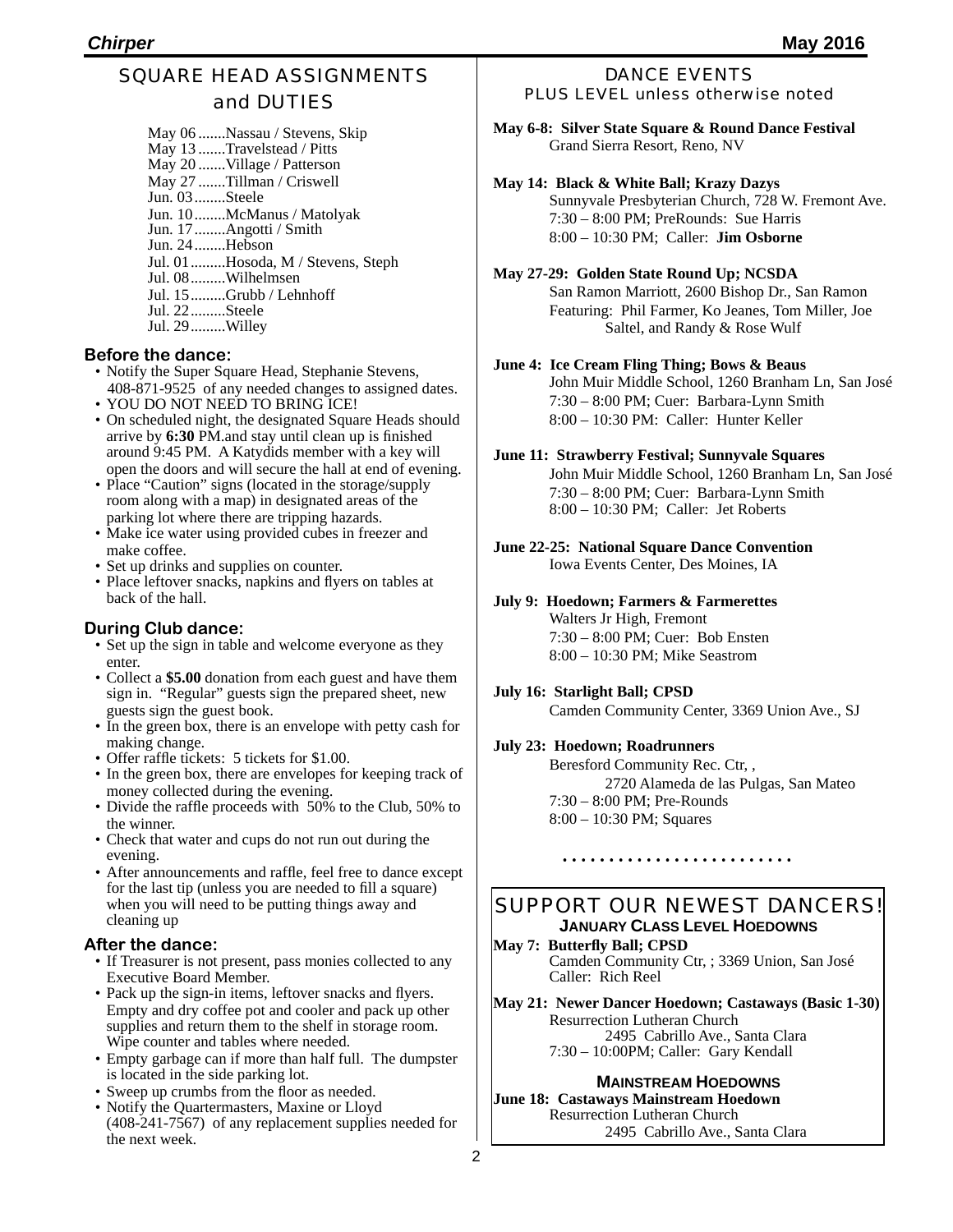#### PRESIDENT'S CORNER



#### Hi Everyone,

Now that we are getting settled into our new home and elections are over, we can start planning our Reunion Picnic that is coming up on Saturday, June 11 at Central Park. We will be having a build-yourown-pizza-party and our Hot August Night Dance coming up in August. I will have more information on those events next month. I would like to hear from you about what other events you would like us to do this year.

I am continuing to give you information about dance levels and what level we are actually dancing. This month is the second group of Basic calls. In future months, I will list the balance of the calls thru Mainstream and Plus levels.

#### **Lloyd**

#### Basic Calls 31 to 51

- 31. Wheel Around
- 32. Thar Family
- a. Allemande Thar
	- b. Allemande Left to an Allemande Thar c. *Wrong Way Thar*
- 33. Slip the Clutch
- 34. Shoot the Star /Shoot the Star Full Around
- 35. Box the Gnat
- 8 c*. Wrong Way Grand* 36. Trade Family
- a. (Named Dancers) Trade b. Couples Trade c. Partner Trade
- 37. Ocean Wave Family a. Step to a Wave
	- b. Balance
	- 21 c. *All Eight Circulate*
- 38. Alamo Style
- 39. Swing Thru / *Left Swing Thru*
- 40. Run / *Cross Run*
- 41. Pass the Ocean
- 42. Extend
- 43. Wheel and Deal
- 44. Double Pass Thru
- 45. First Couple Go Left/Right, Next Couple Go Left/Right
- 46. Zoom
- 47. Flutterwheel / *Reverse Flutterwheel*
- 48. Sweep a Quarter
- 49. Trade By
- 50. Touch 1/4 21 d*. Single File Circulate* 21 e*. Split/Box Circulate*
- 51. Ferris Wheel

- - To be continued next month - -

#### PLEASE NOTE:

The Square Head Assignments and Duties on page 2 has been *CHANGED* due to the requirements of our new location. Please read it!!



Ever wonder who *REALLY* makes the decisions in small claims court . . .?



Why, Spike, of course!! Along with his pal, Jack Colistra.

## HAPPY BIRTHDAY!

| <b>Bill Matolyak May 08</b> |  |
|-----------------------------|--|
| <b>Art Bruns May 18</b>     |  |

#### GENERAL DANCE PROGRAM EVENTS

- **May 21:General Dance; SCVSDA** 7:30 – 10:00 PM; Sunnyvale Presbyterian Church Caller: Rick Hampton
- **June 25: General Dance; SCVSDA** 7:30 – 10:00PM; St. Andrews United Methodist Church

**July 23: General Dance; SCVSDA**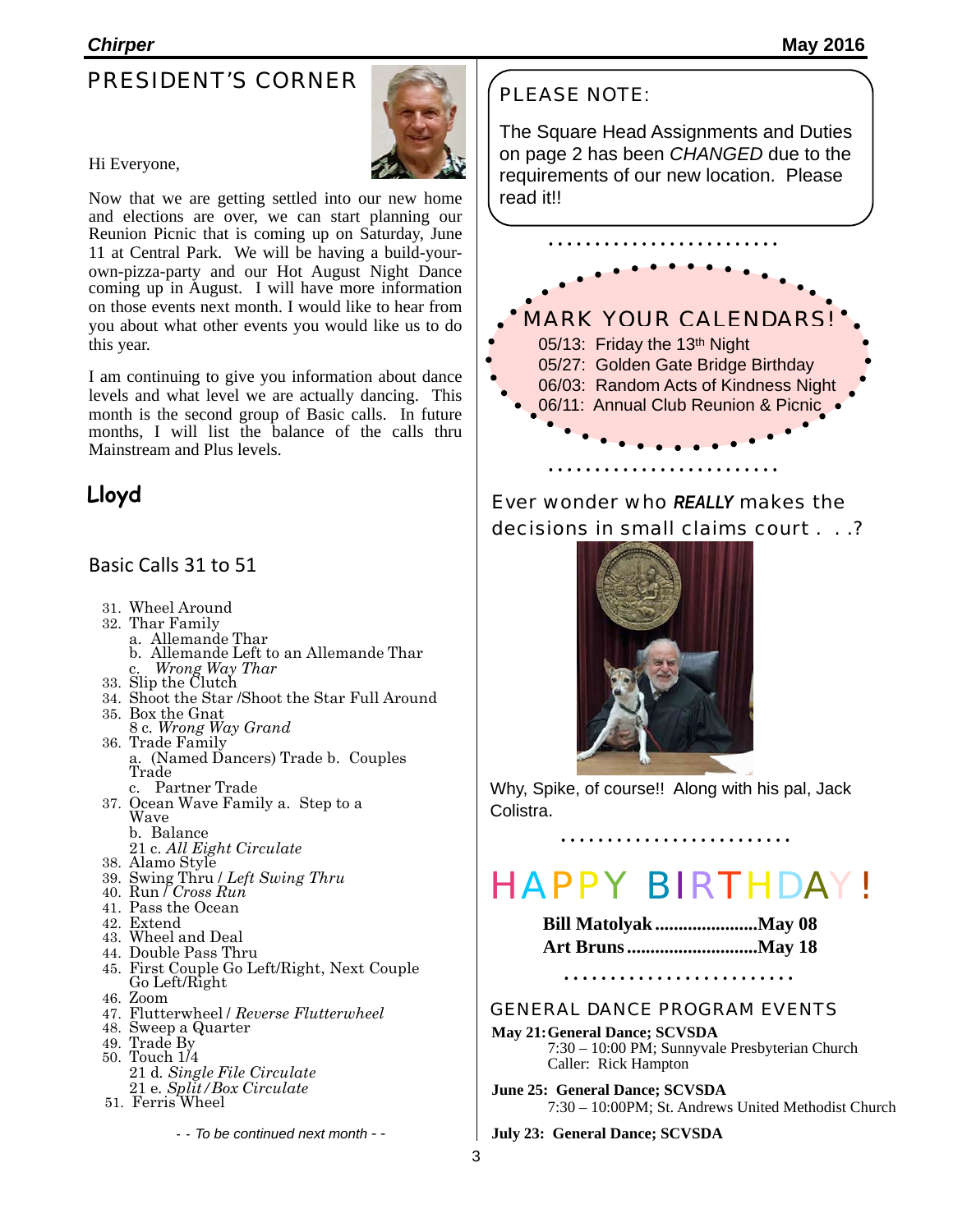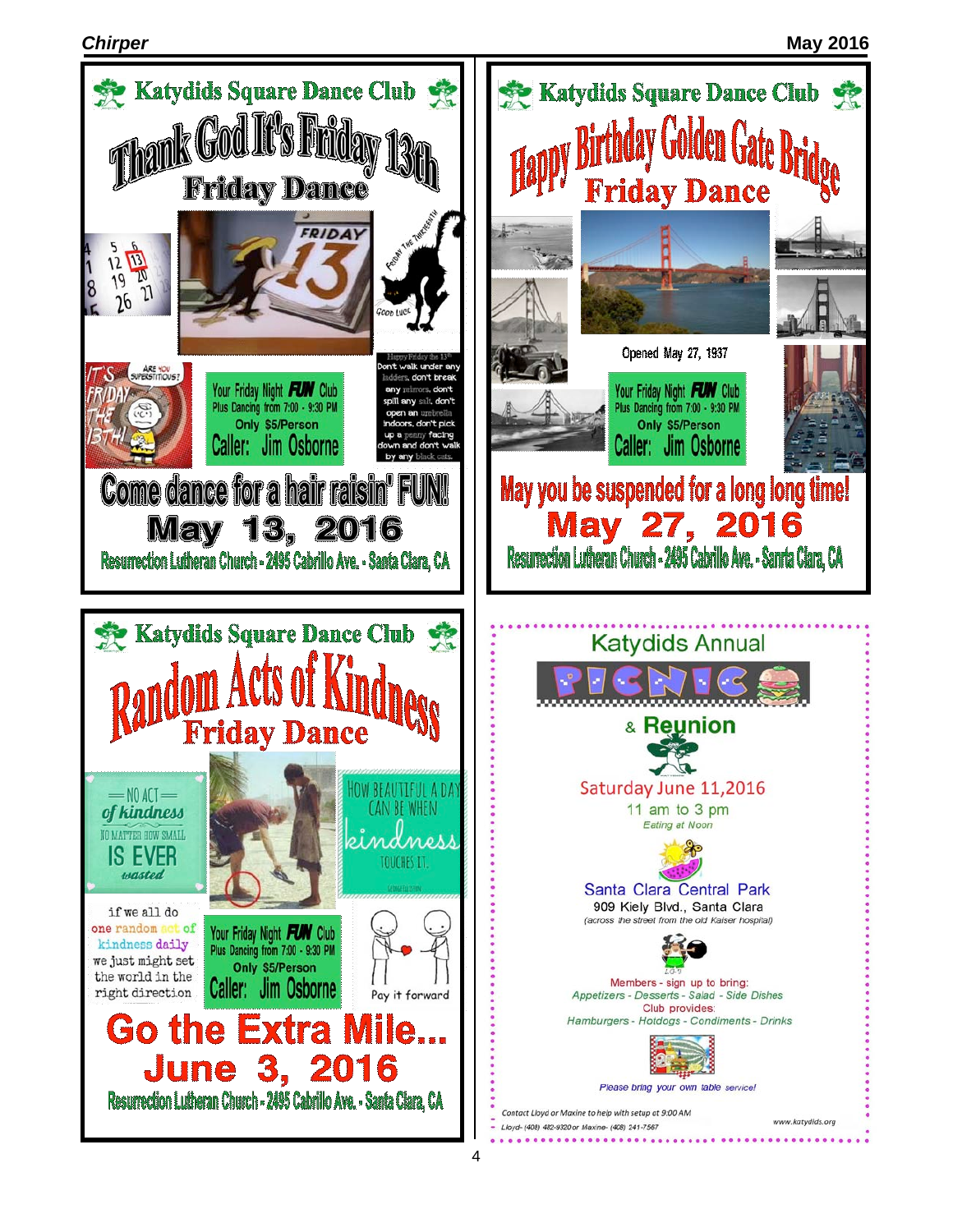*Chirper Chatter…*

**Square Dance Calls Picture Puzzle Time…** Last month's answers:

#23 – Teacup Chain #24 –Cut the diamond





**#26**

#### **Photo Puzzle Time…**

This is a famous maze but there is a NAME and WHERE IS IT? (1/2 point for naming the country).



*Last Month: The city is Barcelona, Spain.*

Friends, I had to take **Louise** back to El Camino Hospital Sunday night (May 1). She had a terrible weekend with her uncontrollable diarrhea and her weight is now down to 95 pounds...

**Bob** and **Opal Hebson** spent 12 wonderful days with the grandkids on the island of Maui. They came home Friday the 22nd of April. They hope everyone had a good time here at the annual meeting (Ed: in your absence, you were elected Treasurer)….



Most of you know that our President, Lloyd Darknell, is an aficionado of TRAINS, any tract size. We missed him on the Friday of April 22 because as a devotee he took a tour of the Port of Stockton and CCT (Central California Traction) operations there on Thursday, April 21, from  $1 - 5$  PM. They walked around the yard and went to the UP Rail welding facility to see them welding 500 foot rail from Japan into 1500 foot lengths to be used for track upgrades by Union Pacific Railroad (Ed: Wow! That long without any expansion joints?). On Friday, 12 noon to 6 PM, he took a tour of the Sierra Northern's shops in Oakdale by a round-trip excursion over the Sierra



between Oakdale and Warnerville. And on Saturday, April 23 from 8:30 AM to 12:30 PM, he was at the Modesto & Empire Traction (M&ET)/Historical Sites. A Historic Sites Tour of Modesto railroad landmarks followed by a tour of the yard and shops and watched the operation of a remote controlled engine…



*(continued on pg 6)*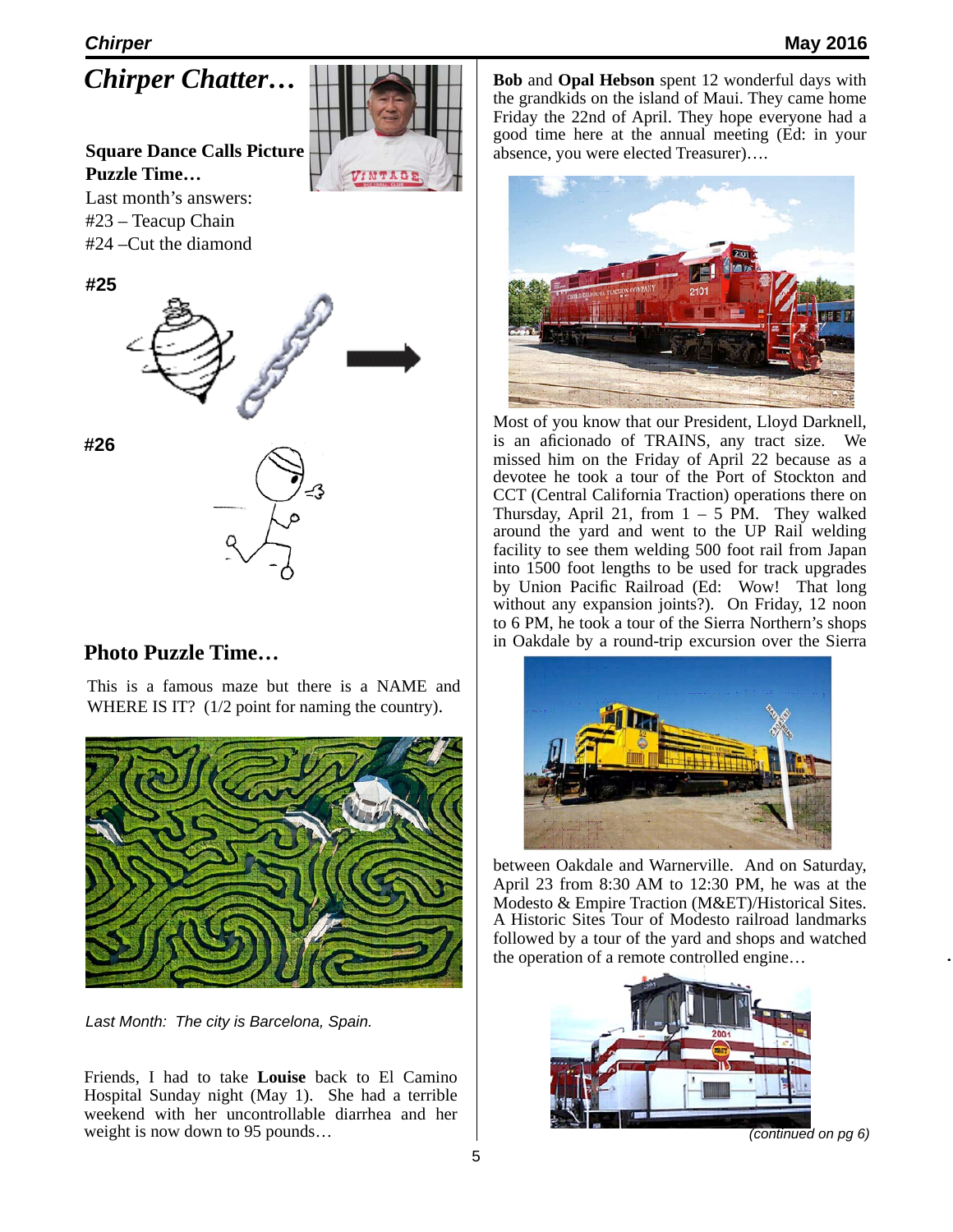#### *(Chirper Chatter continued from pg 5)*

I must report some bad and sad news as well as the good. Being the longest member of Katydids I have fond memories of past members, many of them whom I maintain a lingering friendship.

Three former Katydids died this past month, **Marie Sprague** on January 20 (Ridgefield, WA), **Patsy McKay** on March 29 and **Sal Stagnitto** on the morning of April 14. A Memorial Service for Sal was held on April 30 which many Katydids attended. Also in attendance but not in the photo below were members Sandy Franger, Denis Moore, Bob Hebson, past members: Jake & Elsie Ignacio, Jack & Glenna Colistra, Nes & Pat Delavaux and Bill & Betty Benevento.



*Clockwise around the photo: Steph & Skip Stevens, Gerry & Walt Fant, Ken McKay, Bill &, Mercedes McCarty, Maxine & Lloyd Darknell, Parker Willey.*

*Morris Hosoda* [moho77@gmail.com](mailto:moho77@gmail.com)

**Correction:** Caption on page 5 of the April *Chirper* should have read: "Gary and Sue De Lapp presented with a gift by Club Member, Pat Angotti, for their outstanding contributions to the success of our Sweetheart Special Dance in February."

#### **From the Kitchen of Pat Angotti - -**

#### PEACH OF A PEACH CAKE

Preheat oven to 350ºF Grease & flour a 13x9x2 inch pan

#### Cake:

- 1 pkg (18.25 oz) white cake mix
- 1/4 c. all-purpose flour
- 1 t. baking powder
- 3 eggs
- 1 can (19 oz) peach or peach & passion fruit pie filling
- 1/2 t. lemon extract
- 1/2 c. walnuts, chopped

In a large mixer bowl, combine cake mix, flour , baking powder, eggs, pie filling, lemon extract and nuts. Beat on medium speed for 2 minutes or until well blended. Spread batter evenly in prepared pan.

#### THANK YOU

**to** Gary De Lapp **for your service to the Club this past year!!**

### **From the Kitchen of Pat Angotti - -**

#### CHOCOLATE CHAI LATTE CAKE

Preheat oven to 350ºF (325ºF for dark or nonstick pan) Grease & flour bottom of 13 x 9-inch pan

Cake:

- 1 c. miniature semisweet chocolate chips
- 1 box devil's food cake mix
- 1/4 c. chai latte-flavored international instant coffee mix (from 9.7 oz container)
- 
- Water, vegetable oil and eggs called for on cake mix box
- Frosting"
- 2 1/2 c. powdered sugar
- 2 T. butter or margarine, softened
- 3 T. milk

 $\blacksquare$ 

Г  $\blacksquare$  1 T. chai latte-flavored international instant coffee mix (from 9.7 oz container)

Ground cinnamon, if desired

- In a small bowl, toss chocolate chips with 1 T. of the cake mix.
- In a large bowl, beat remaining cake mix, 3/4 c. dry chai latte mix, the water, oil and eggs with electric mixer on low speed 30 seconds, then on medium speed 2 minutes, scraping bowl occasionally.
- Stir in coated chocolate chips.
- Pour into 13 x 9-inch pan.
- Bake as directed on box for 13 x 9-inch pan. Cool completely, about 1 hour.
- In medium bowl, mix powdered sugar and butter until smooth, set aside.
- In a small microwaveable bowl, microwave milk on High 10 to 15 seconds or until very warm.
- Stir in 1 Tl. dry chai latte mix until dissolved; stir into powdered sugar mixture until smooth and spreadable.
- Spread over cake.
- Just before serving sprinkle with cinnamon.
- Store loosely covered.

Topping:

- 1/2 c. granulated sugar 1/2 c. all-purpose flour
- 3/4 t. ground cinnamon
- 1/4 c. butter, softened

In a small bowl, combine sugar, flour and cinnamon. With a pastry blender or a fork, cut in butter until crumbly. Sprinkle evenly over batter. Bake 40 to 45 minutes in 350ºF oven or until a toothpick inserted in center comes out clean. Cool at least 30 minutes in pan on wire rack before cutting.